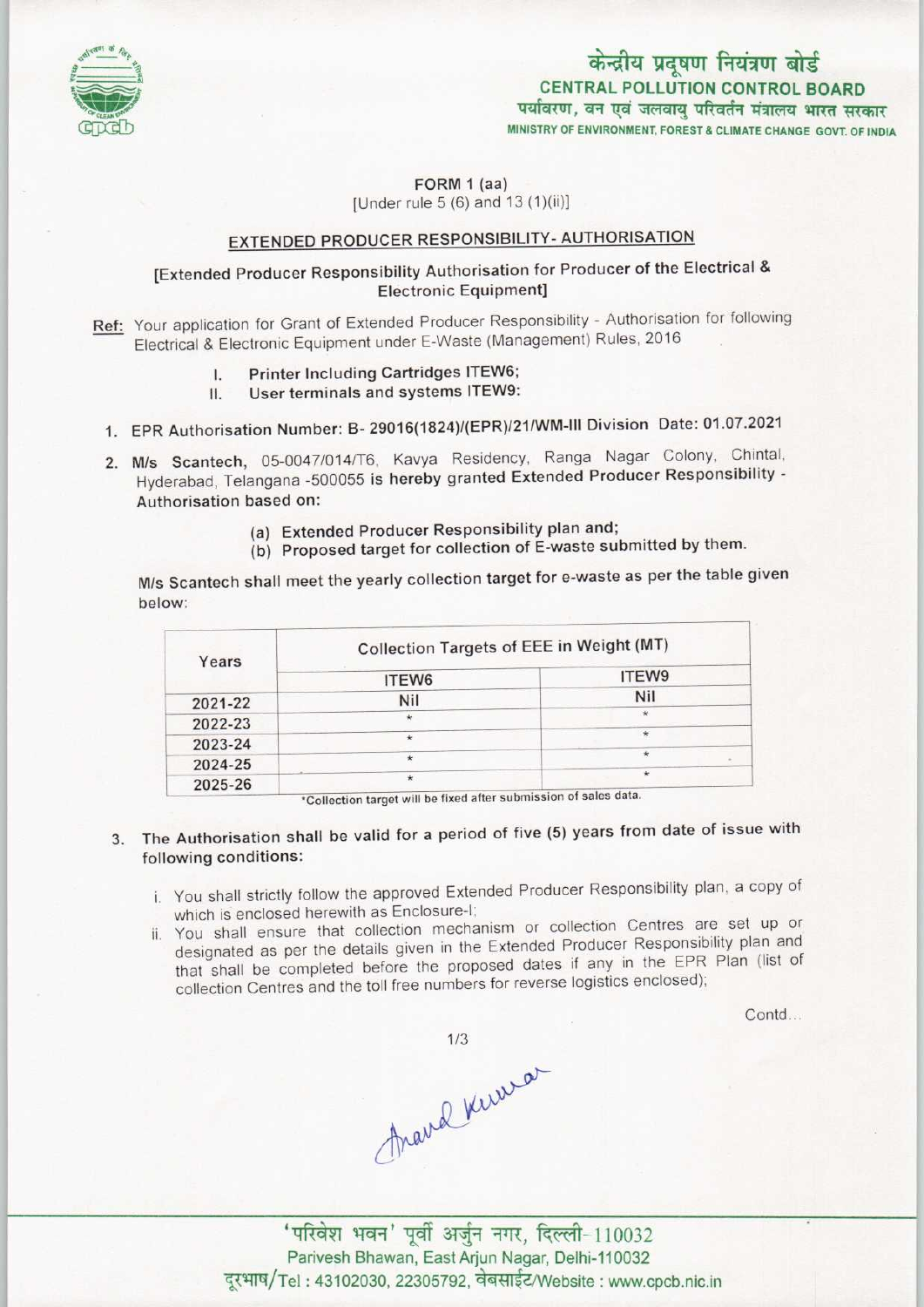

From pre page...

- iii. You shall ensure that all the collected e-waste is channelized to recycler/dismantler M/s E-waste Recycler India E-50, UPSIDC Industrial Area, 98 KM Stone, NH2, Kosi Kotwan, Mathura, U. P. 281403 and records shall be maintained at recycler/dismantler and your end and record shall be maintained at dismantler/recycler and at your end,
- iv. You shall maintain records, in Form-2 of these Rules, of e-waste and make such records available for scrutiny by Central Pollution Control Board;
- v. You shall file annual returns in Form-3 to the Central Pollution Control Board on or before 30th day of June following the financial year to which that returns relates.

### vi. General Terms & Conditions of the Authorisation:

- a. The authorisation shall comply with provisions of the Environment (Protection) Act, 1986 and the E-waste (Management) Rules,2016 made there under;
- b. The authorisation or its renewal shall be produced for inspection at the request of an officer authorised by the Central Pollution Control Board;
- c.Any change in the approved Extended Producer Responsibility plan should be informed to Central Pollution Control Board within 15 days on which decision shall be communicated by Central Pollution Control Board within sixty days;
- d.It is the duty of the authorised person to take prior permission of the Central Pollution Control Board to close down any collection centre/points or any other facility which are part of the EPR plan;
- e. An application for the renewal of authorisation shall be made as laid down in subrule (vi) of rule of 13(1) the E- Waste (Management) Rules, 2016;
- f. The Board reserves right to cancel/amend/revoke the authorisation at any time as per the policy of the Board or Government.

#### vii. Additional Conditions: -

- a) That the applicant will submit annual sales data along with annual returns;
- b) That the applicant has to ensure that the addresses of collection points provided by them in their EPR Plan are correct and traceable and the collection points/centres are functional;

Contd...

 $2/3$ 

thand Kiman